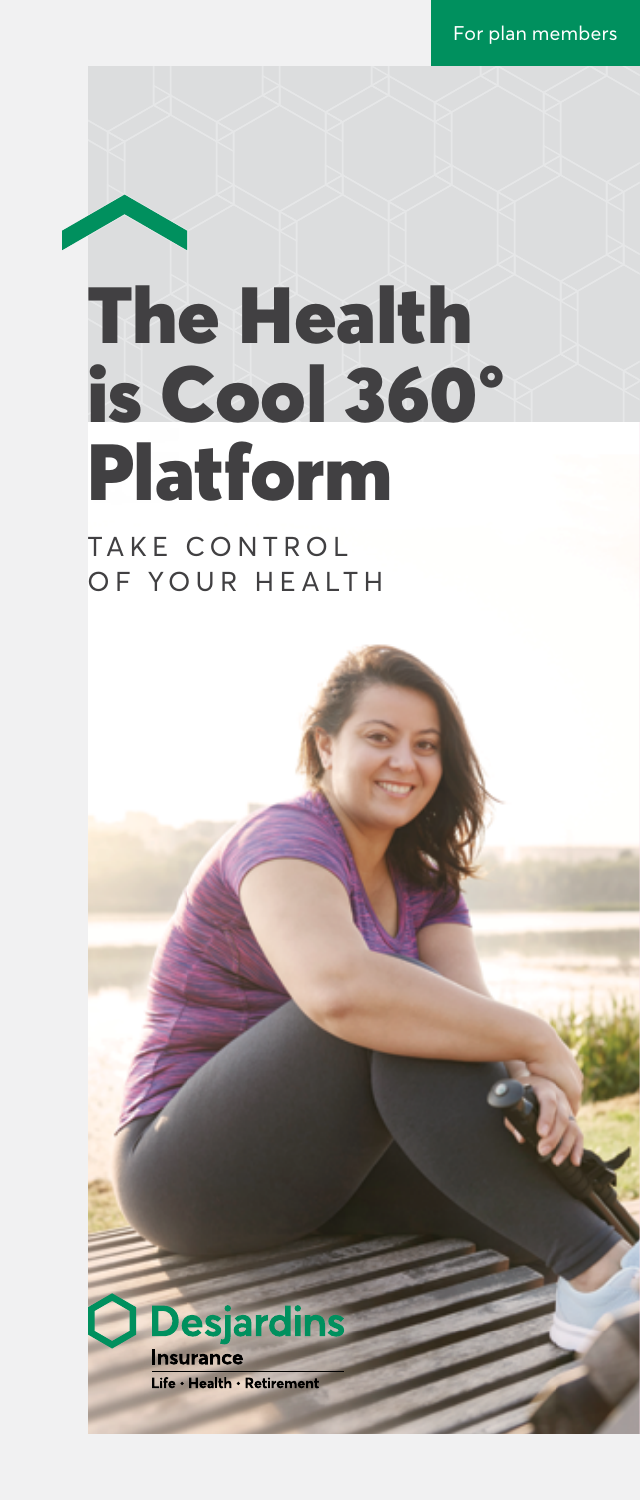# **Health is Cool 360°**

- Having trouble finding a doctor?
- Want to learn more about a recent diagnosis?
- Wondering how healthy you are – or how to improve your health?
- Need help managing your stress or joint pain?

Find all this and much more on your **Health is Cool 360°**® online platform. It was designed with you in mind, so there's no medical jargon, just clear information in plain language.

# **Questions about your Insurance coverage?**

Refer to your employee booklet or contact your plan administrator.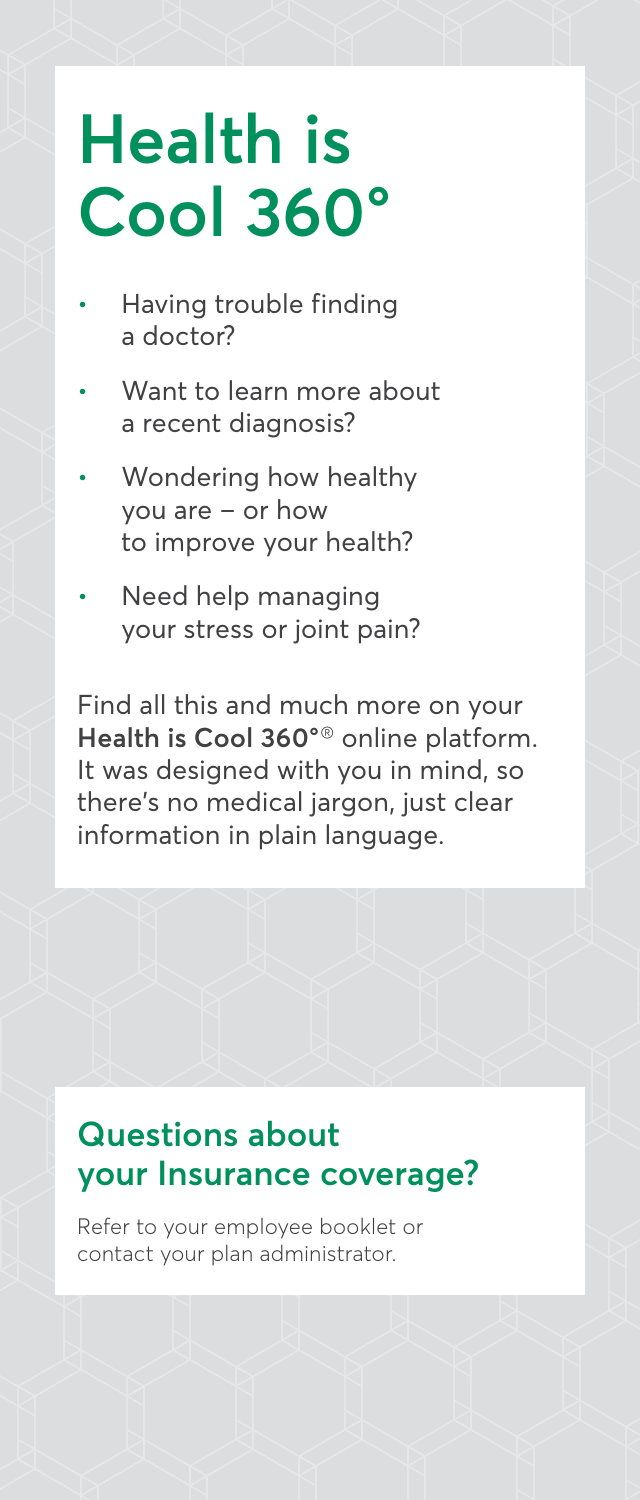

# **How to access the platform**

#### **Via the secure site for plan members:**

- 1. Go to **[desjardinslifeinsurance.com/planmember](http://desjardinslifeinsurance.com/planmember)** and select **Access our online services**
- 2. Log in to your account. If you haven't registered yet, select **Register now** and follow the on-screen instructions
- 3. Click on the **Tools and resources** menu and then on the **Health is Cool 360°** link

#### **Via the Omni app:**

1. On the home page, click on **Tools and resources** and then on **Health is Cool 360°**

#### **If you don't have access to the plan member site:**

- 1. Go to **[healthiscoolprogram.ca](http://healthiscoolprogram.ca)**
- 2. Log-in with your email address and password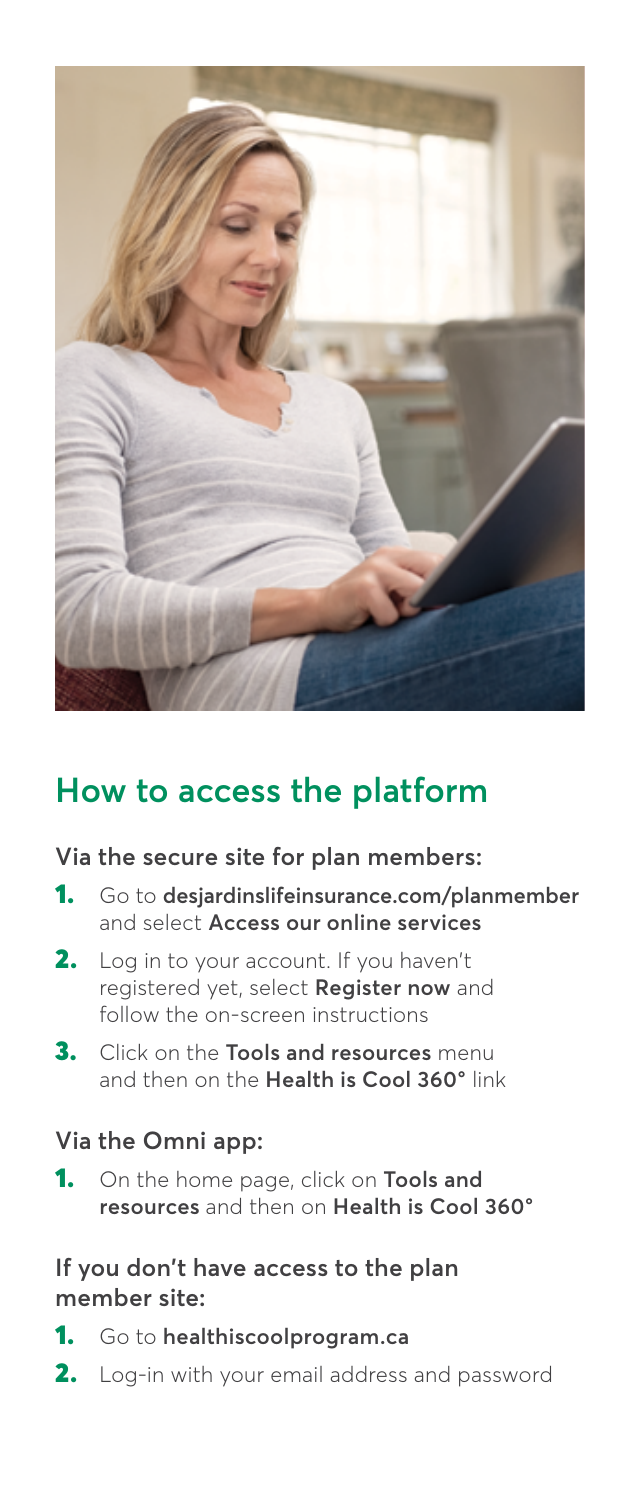# What's in it for you?



## **Personal health Evaluation tool**

Find out how healthy you are, where you might be at risk and how to improve your health and sense of well-being.



## **Health PACT**

A personal assistance service will help you manage your health condition.



#### **Directory of Doctors and Institutions**

Find a doctor, specialist or healthcare facility in your area – and check on wait times.



#### **Illness and medication reference tool**

Get information about a specific illness or medication – including possible conflicts or side effects from medications.

## **Health is Cool 360° platform services are provided by Novus® Health.**

The Health is Cool 360° platform is a third-party service offered by Novus Health. Desjardins Insurance is therefore unable to guarantee access to the platform in perpetuity, and reserves the right to change the supplier or terminate the service at any time. Your coverage may not include Health PACT.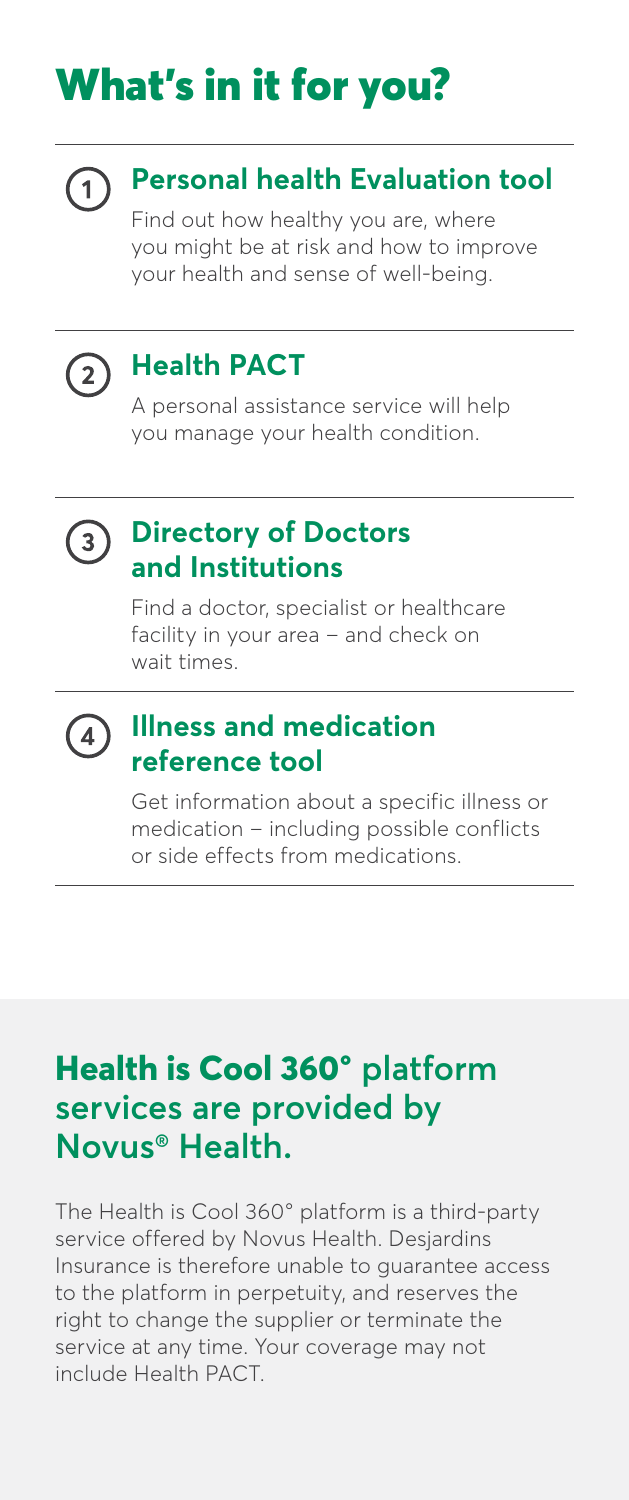

#### **Screening and prevention**

Early screening and preventive measures can save your life. Learn what tests are out there and when you should be screened.

# $(6)$

#### **Community organizations and support groups**

Find out what health and wellness support services are available in your area.

#### **Guide to Canada's**   $\overline{7}$ **Healthcare system**

Not sure where to go for what you need? This guide will help you navigate the healthcare system.



### **Travel Health Centre**

Travelling outside the country? Check for recommended vaccinations and where to get them.



Novus Health is Canada's foremost provider of customized health information and navigation solutions. It offers innovative online and telephone assistance services to help Canadians navigate the healthcare system, and a one-stop information source to help them take charge of their health.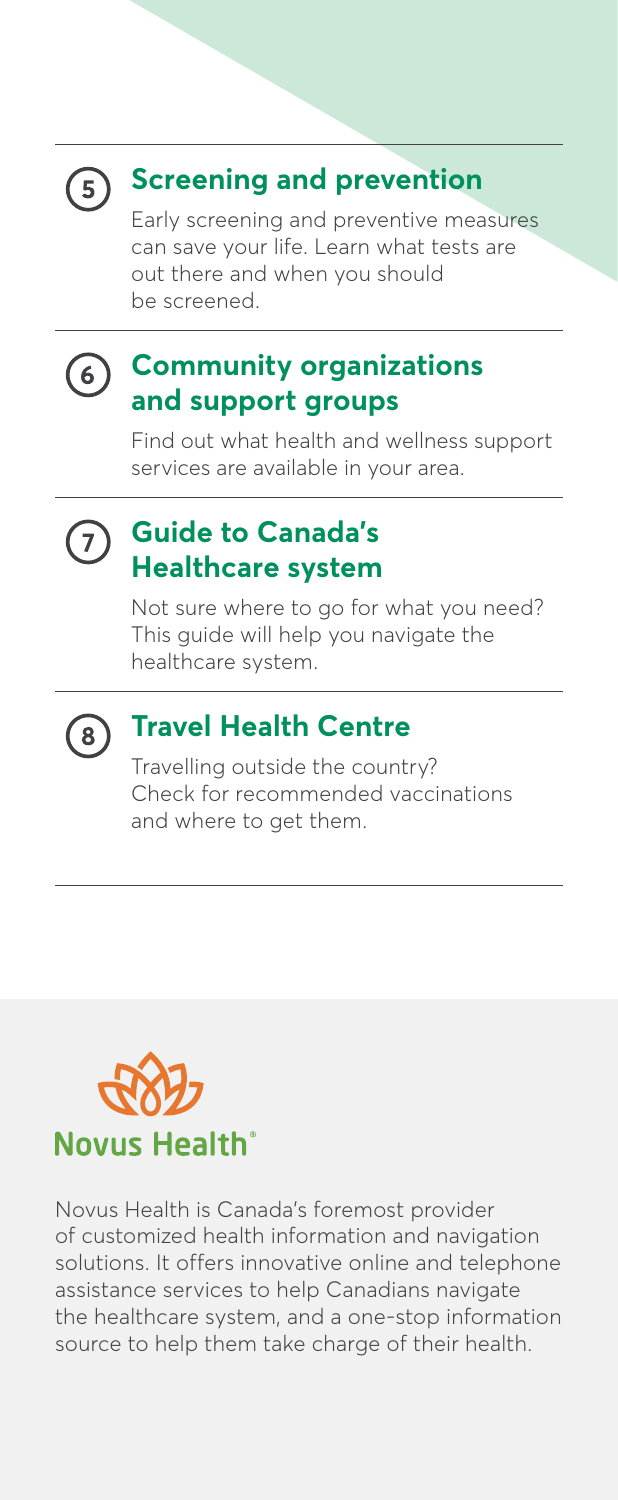# **Health Evaluation**

#### **Find out where you stand**

The platform's Health Evaluation questionnaire tells you where your health might be at risk, why you might be at risk and what to do about it.

It gives you a customized action plan to put you on the road to good health. And it's free for you, your spouse and all your adult dependents.

To access it, go to the **Health is Cool 360°** platform. It's a dynamic, interactive and easy way to take control of your health.

## **Confidential personalized attention**

If you can't find what you're looking for online, health information specialists are only a phone call away.

They will spend all the time it takes to answer your questions and set your mind at ease. They'll even do the research for you and prepare an information kit to suit your personal situation.

From where to get flu shots to coping with depression, they'll find your answers and support you every step of the way.

Call **1-877-455-3561** Monday to Friday between 8:00 a.m. and 11:00 p.m. Eastern Time.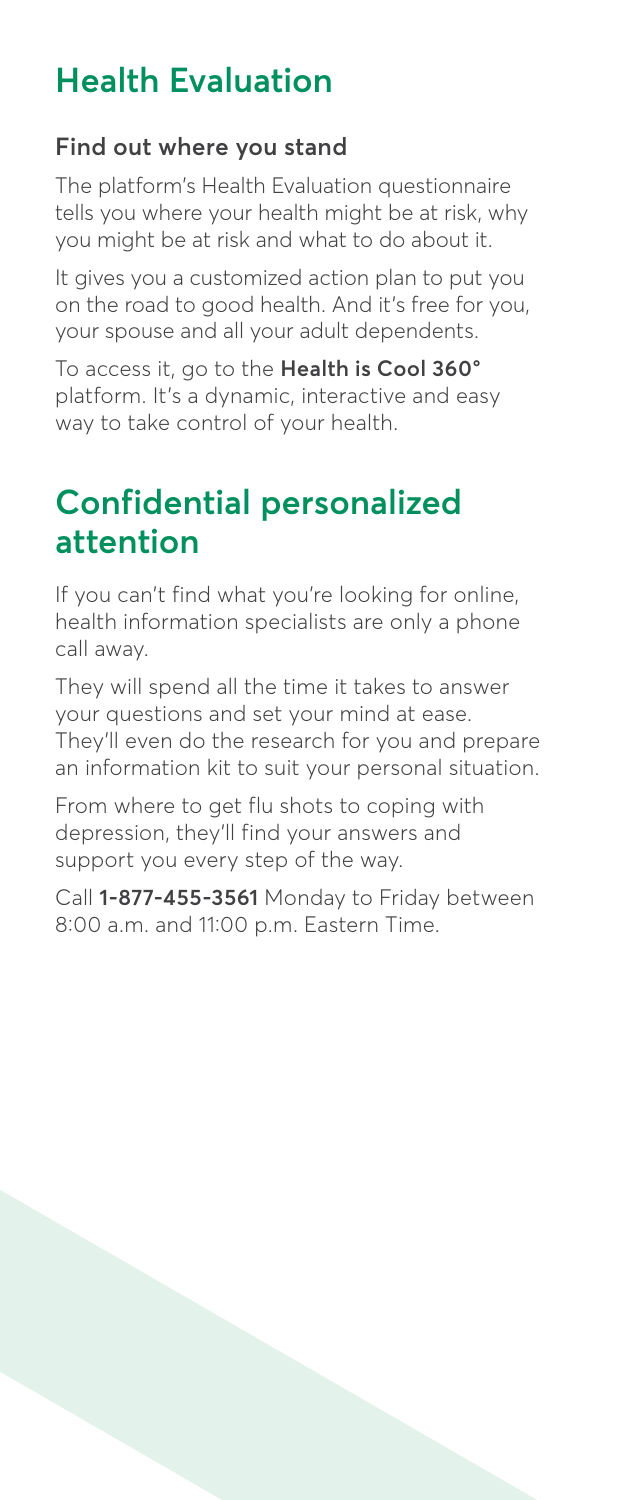# **Health PACT**



**Matthew** is a caregiver for his sick father, and he's been suffering from fatigue for the past few months.

He decided to complete the **Health PACT** online self-assessment.

**1st call:** In a confidential discussion with a Health PACT coach, Matthew explained his symptoms, as well as the difficulties he was facing as a caregiver, the burden he was shouldering and its impact on his attendance at work.

**The source:** With the help of the Health PACT coach, Matthew identified the source of his fatigue and the stressors in his everyday life.

**The action plan:** Matthew worked with the coach to develop strategies for accessing support services for his father and started thinking about stress and an action plan.

After four telephone coaching sessions, Matthew has:

- Found volunteer transportation services for his father, so he no longer has to worry about missing work
- Obtained a few hours a week of nursing support through the public healthcare system to help his father in his day-to-day activities
- Increased his physical activity
- Improved his mood and reduced his chronic fatigue